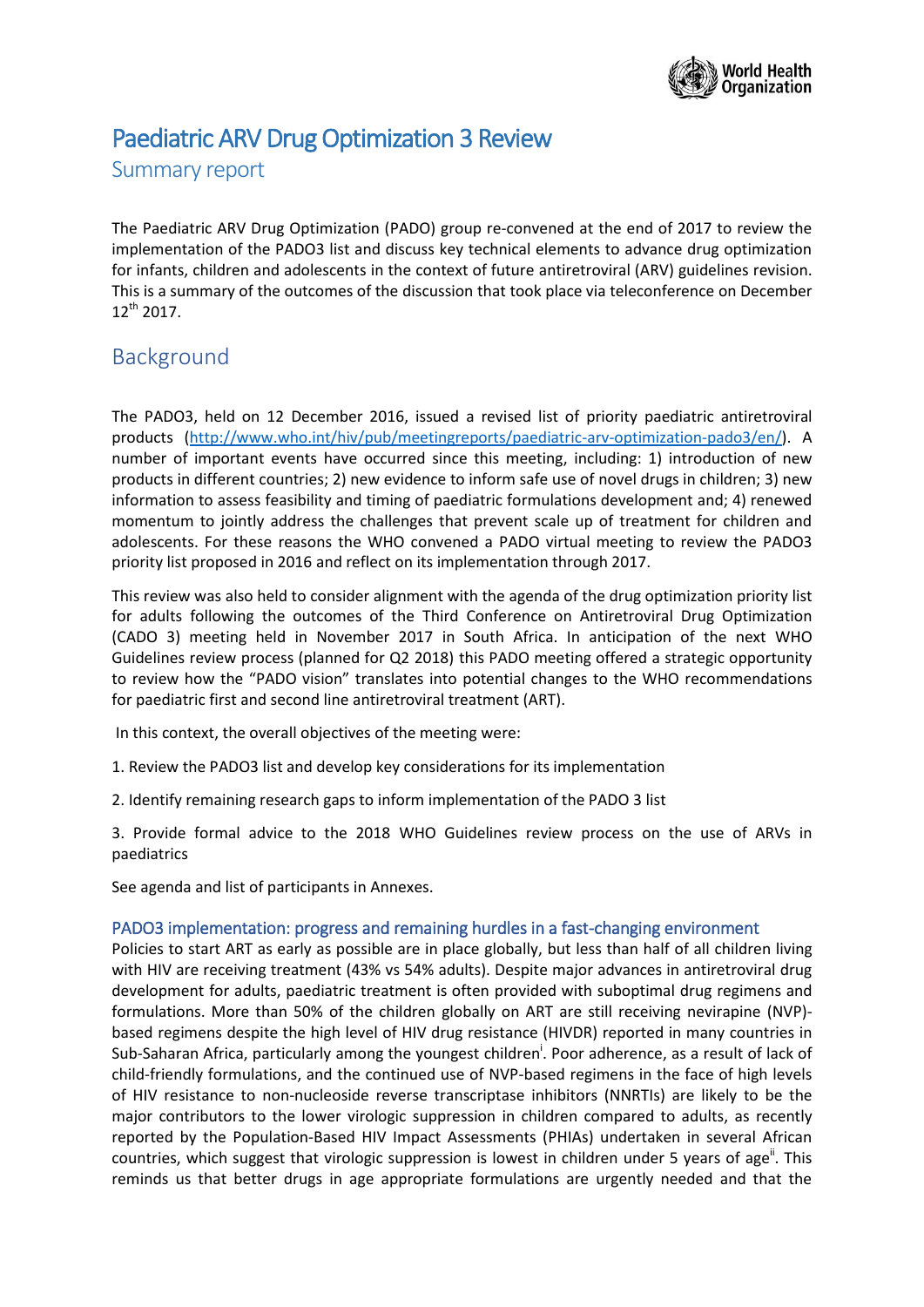market for such drugs will continue to increase in the foreseeable future as a result of accelerated efforts to scale-up diagnosis and treatment for children and adolescents.

Significant progress has been made by better coordinating and aligning different work streams from prioritization of products all the way to product development, selection and introduction. However, efforts to support paediatric drug optimization need to be faster, more efficient and more sustainable. With this in mind, a new framework was developed over the past year: The Global Accelerator for Paediatric Formulations (GAP-f). This framework has the objective of better connecting and streamlining an array of existing efforts and actions to accelerate research, development, introduction and procurement of new products. The GAP-f will rely on using innovative financing mechanisms to ensure that each step in the cascade is adequately funded in a timely manner<sup>ii</sup>. As part of this, members of the PAWG have identified innovative approaches to ensure that the research that is undertaken will inform a faster drug and formulation development<sup>iv</sup>. Adoption of these innovative approaches will be increasingly facilitated by a closer interaction between the Paediatric ARV Working Group (PAWG), industry and regulators. Over the past year, the PAWG has initiated an active review of existing antiretroviral drug Paediatric Investigation Plans (PIPs) with the goal of providing input to PIP development and revision at earlier stages.

Meanwhile, through coordinated partner work, progress was also made in the proportion of optimal formulations being selected and procured by countries. However, more effective action is needed to phase out the use of NVP based regimens such as zidovudine/lamivudine/NVP (AZT/3TC/NVP) in favour of regimens containing lopinavir/ritonavir (LPVr) as a heat stable child-friendly oral solid formulation is now available for children under 3 years. Unfortunately, limited manufacturing capacity by the single generic drug supplier for LPVr pellets has resulted in delays in introduction and procurement of LPVr pellets by countries. While, capacity is expected to improve in the next year and other similar ARV products are anticipated to come to market, this need to be urgently addressed.

Other key updates for 2017 include:

- Rapid introduction of dolutegravir (DTG) in a co-formulated fixed-dose combination (FDC) tenofovir/lamivudine/DTG (TLD) product for adults and adolescents, which has been accelerated by a reduced price agreement: TLD is now available at \$6.25 for 30 day supply<sup>v</sup>.
- CADO 3 clarified direction in adult treatment optimization (Nov 2017).
- Approval of DTG by the European Medicines Agency (EMA) for children >6 years and weighing at least 15 kg (Dec 2016)<sup>vi</sup>.
- Raltegravir (RAL) granules approved in neonates >37 week of gestation and weighing > 2 kg  $($ Nov 2017 $)$ <sup>vii</sup>.
- Emtricitabine/tenofovir alafenamide (F/TAF) and elvitegravir/cobicistat/F/TAF (E/C/F/TAF) now approved for children 6-12y ≥ 25 kg (U.S. Food and Drug Administration [FDA] & EMA).
- LIVING study results confirm the tolerability and efficacy LPVr oral pellets (by DNDi/Unitaid, ICASA)<sup>viii</sup>.
- 4-in-1 co-formulation of Abacavir/3TC/LPVr (ABC/3TC/LPVr): The Pathfinder study showed bioequivalence between the 4-in-1 FDC granules vs the AbbVie LPV/r tablets, and ViiV ABC/3TC tablets (two additional pivotal bioequivalence studies in fed and fasted status will be conducted in early 2018) (by DNDi/Unitaid).
- Paediatric ABC/3TC/efavirenz (ABC/3TC/EFV): two companies plan to submit regulatory files in 2018 and a plan for country uptake being discussed with countries with high volume of paediatric patients in need of ART (by MPP/Unitaid).
- A request for proposal to support development of DTG 10 mg dispersible scored tablet launched (by CHAI/Unitaid)<sup>ix</sup>.

All this progress will benefit from a renewed political momentum which was catalysed by a highlevel consultation co-convened by PEPFAR, UNAIDS and the Holy See held in Rome on Nov 17, 2017.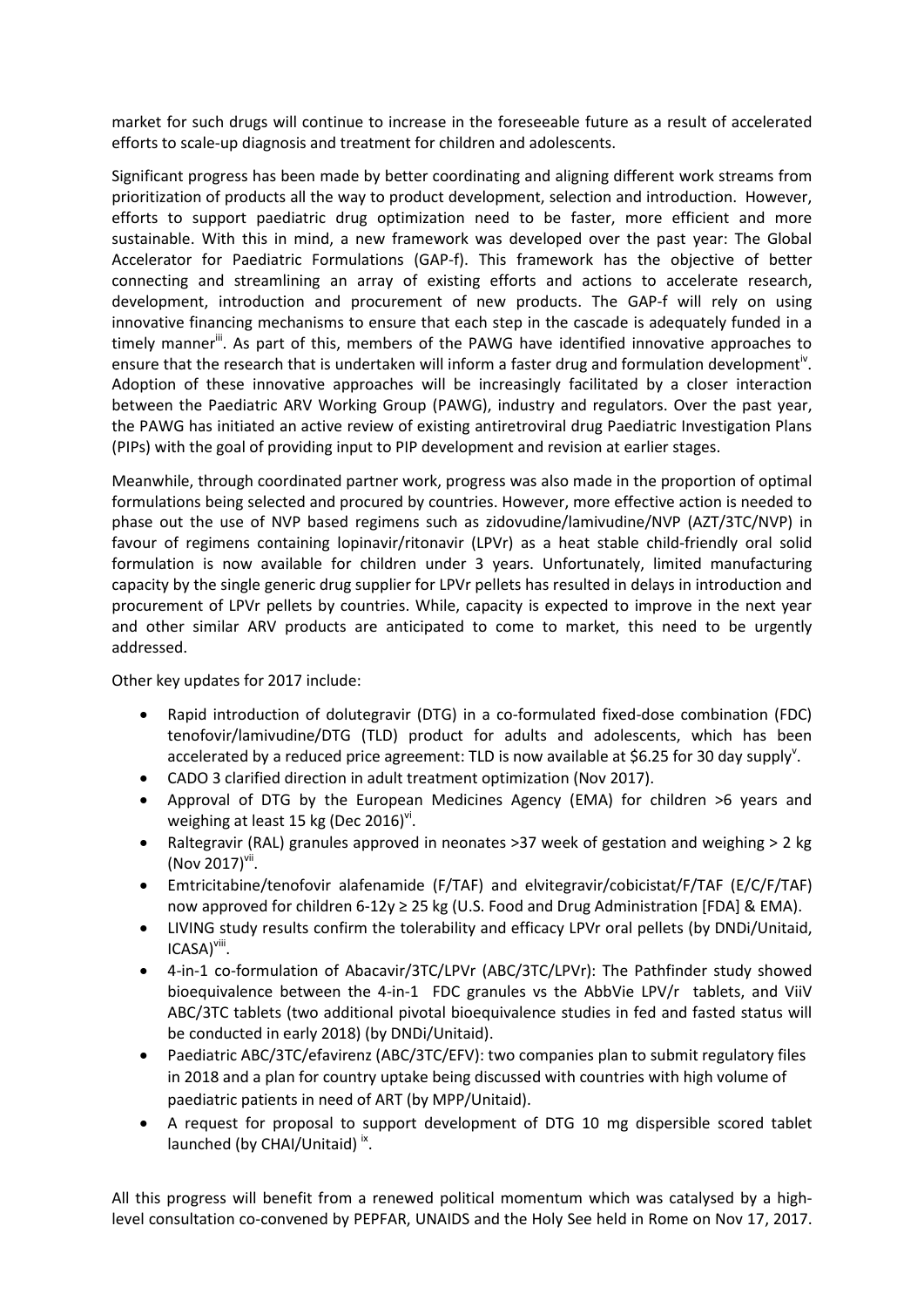

This consultation resulted in concrete commitments by UN agencies, regulators, industry, implementing partners and donors to FOCUS, ACCELERATE and COLLABORATE to expedite development and introduction of paediatric ARVs. An action plan<sup>x</sup> was launched on Dec 1, 2017 and WHO and the Elizabeth Glazer Pediatric AIDS Foundation (EGPAF) will monitor its implementation under the AIDS FREE initiative.

Key actions include:

- Focus development efforts on PADO priorities;
- Revise paediatric development plans to investigate WHO weight bands and enrol different weight bands/age groups into PK studies simultaneously;
- Include adolescents in adult trials or investigate them separately but at the same time as adults;
- Waive WHO prequalification fees for paediatric products and accelerate in country registration via collaborative procedures or regional regulatory network;
- RAL and DTG to be provided by innovators at access price until generic production has been initiated and generic drugs are available;
- Accelerate in-country introduction of new drugs and formulations by supporting uptake and procurement.

### CADO3 outcomes and key messages

CADO 3 was held in November 2017, with the objective to define the critical research necessary to optimize second- and third-line treatment regimens for adults, the sequencing and recycling of key drugs (e.g. tenofovir prodrugs, DTG, and ritonavir-boosted darunavir [DRVr]) in the context of a public health approach. The discussion was undertaken in light of what will likely be the first-line standard of care in five years' time (i.e. transition to DTG and TAF). The workshop also addressed the needs to ensure products that are safe and effective in some sub-populations (pregnant and breastfeeding women, patients with comorbidities), patients infected with HIV drug-resistant strains, and under conditions where disease monitoring is insufficient and/or contact with health services is infrequent.

The growing evidence provided by programme data on safety of DTG in  $1<sup>st</sup>$  line, particularly from Botswana, Brazil and some small European cohorts was discussed and supports further expansion of DTG as a preferred first-line ART option. This drug however should not be viewed as a "magic bullet" to solve adherence problems, and its role in second-line ART and as a substitution in stable patients on use of EFV-based ART regimens, is still debatable. Low-dose EFV was viewed as an alternative first-line ART option for those who cannot tolerate DTG or where DTG cannot be accessed because of cost/patent issues. There was insufficient evidence to fully support two drug combination strategies for adults (e.g. DTG/rilpivirine (RIL), DTG/DRVr, DTG/3TC, DRVr/3TC) given current clinical trial data, as the recent/ongoing simplification studies with this approach have not been designed considering the low and middle-income country (LMIC) context, and are missing important subpopulations (e.g. pregnant women, TB and HBV co-infections). Significant additional clinical research with focus on LMIC reality would be needed if current studies of two-drug regimens in adults prove to be promising.

A prioritized list of research questions was established (Fig. 1). Clinical studies, on sequencing and recycling of tenofovir disoproxil fumarate (TDF) and TAF as well as on the role of DTG in patients who previously failed NNRTI-based ART regimens, were defined as key priorities. The availability of DRVr as a heat stable formulation and at a price similar to LPVr (expected by end of 2018), was viewed as an opportunity to transition to this protease inhibitors (PI) as the preferred option for second-line in the near future. Dose optimization studies on use of low dose DRVr in second-line patients were also identified as a key priority. Use of orally and parenteral administered long-acting drugs as well as nanoformulations and implantable devices were viewed as the optimal approach for future treatment options, and the need to continue their development was considered a priority.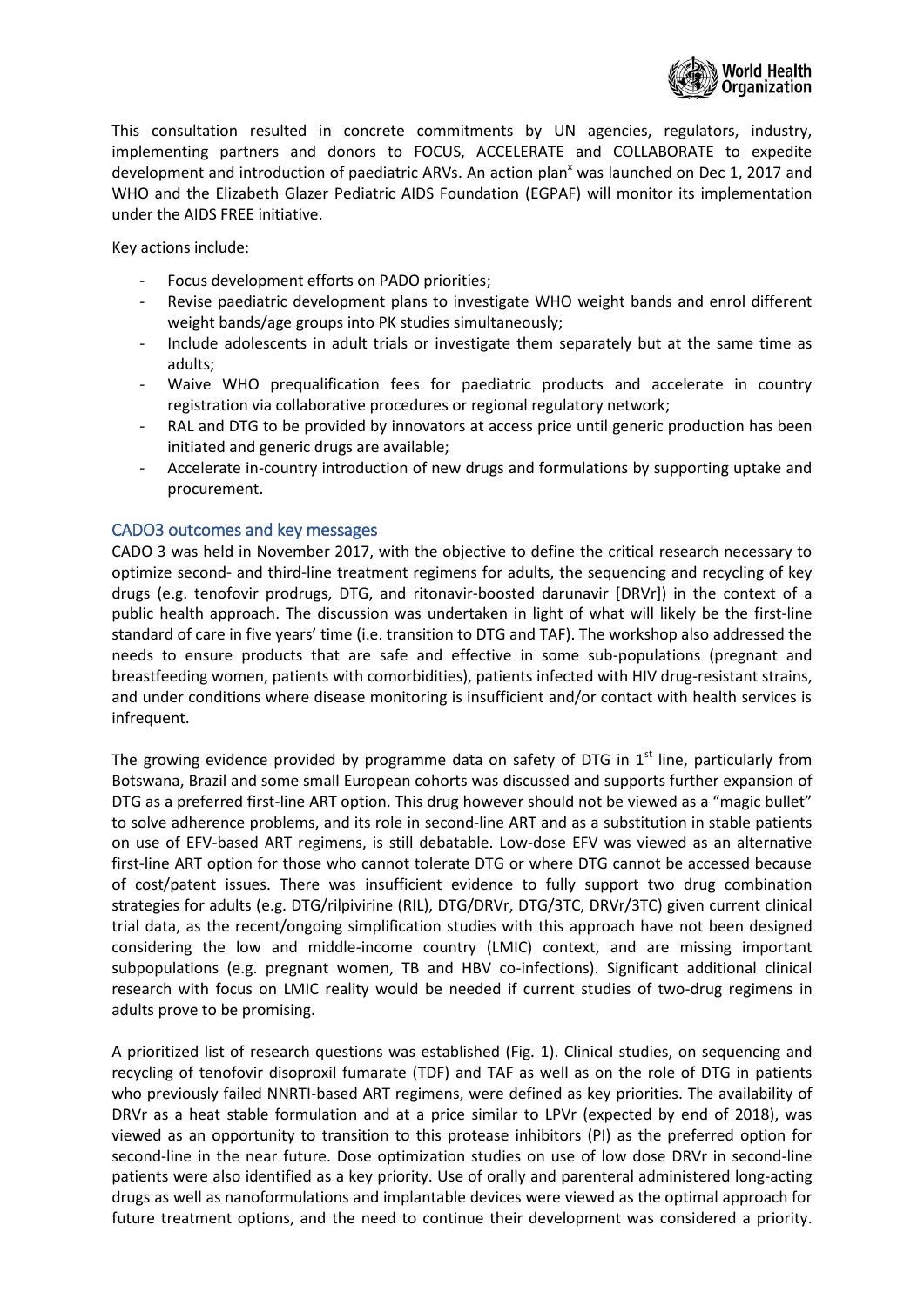Furthermore, CADO3 recommended that all these studies should be designed to reflect the realities of populations currently enrolled in treatment programs (including pregnant and breastfeeding women, women of child-bearing age, patients with TB coinfection and with other co-morbidities). These studies need to expand community participation and consider regulatory/intellectual property incentives.

#### **CADO 3: Remaining research questions**

**Clinical studies on sequencing and recycling of TDF and TAF** 

- Switching from TDF to AZT (SoC) versus maintaining TDF in 2L after failing a TDF regimen in 1L
- Retrospective resistance testing

#### **Clinical studies on use of DTG in 2L patients who failed to EFV vs 2 NRTI + PI (SoC)**

- Consider factorial on NRTIs use
- Clinical data to support whether DTG boosting is necessary for rifampicin containing coadministration (in HIV/TB patients)
- If programmes implementation before RCT results : enhanced monitoring protocol and only proceed if good access to VL monitoring; organize result monitoring to gather real data

#### **Dose optimization study on use of low dose DRVr in 2L patients**

- DRV/r 400/100mg OD versus DRV 800/100mg OD (SoC)
- Consider factorial on NRTIs used

**All studies should reflect real characteristics of people in treatment programs** (eg: pregnant & women of child-bearing age, TB co-infection and other co-morbidities)

• Consider to include community participation and regulatory/IP incentives

#### **Figure 1 Main recommendations of the CADO 3 meeting**

Based on the trends in ARV optimization discussed at the meeting, a list of priority optimized products and formulations to be developed by drug manufacturers were defined for the short-term, medium term and long-term (Fig.2). Products listed as lower priority can be considered if new data become available in the future.



**Figure 2 Key priority products for use in adults living with HIV**

## PADO 3 Implementation: Internal prioritization to maximize impact

In order to further support suppliers and focus their resources in developing products that are most needed and more age- and weight-appropriate, a small group of the PAWG convened to identify the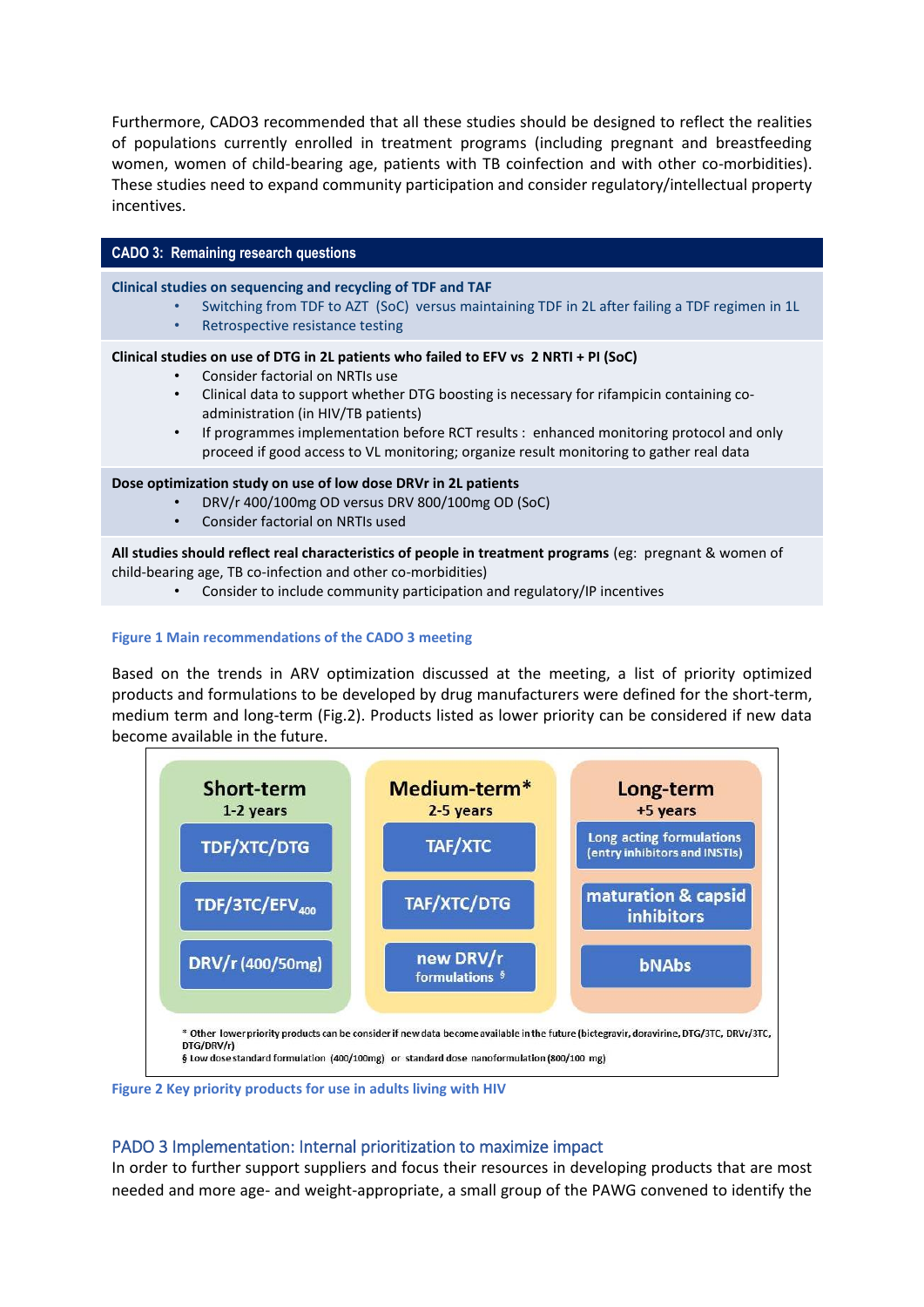

best way to approach the PADO list of priority products, with the aim to provide manufacturers with a clearer and more concise direction.

Based on a Pugh decision matrix which scores a list of options (in this case ARV products) according to a set of weighted criteria, a technique was developed to further refine the prioritised list of PADO products. This approach combines a critical set of draft criteria, defined by the group, integrating additional time-based parameters that are constantly evolving (e.g. time for collecting clinical data sufficient to launch at-risk product development with generic suppliers, product development and regulatory reviews). Each product was then ranked against the criteria and the time-based parameters were incorporated.

This algorithm was tested by comparing a real-time setting in which some products are far along the development process (for example, 4-in-1 pellets) to a setting assuming no work has been done on any product yet. This exercise provided useful information that might help manufacturers to further focus their efforts in the product development process, staging the prioritised PADO3 list with a more realistic timeframe and targeting products identified as higher priority according to their score and level of importance.

The group believes that this structured approach would provide further level of clarity on priority products and accelerate the time-to-market for all products by staging efforts across suppliers. However, more work needs to be done with a larger group of stakeholders (e.g. Paediatric HIV Treatment Initiative [PHTI], additional clinicians from PAWG, etc) in order to agree and finalise the list of criteria and scoring system, at CROI or on future PAWG calls. The goal is to present the finalised tool and staging of the PADO3 list at AIDS 2018 in July 2018.

## PADO 3 key considerations for implementation

The group proceeded with reviewing the key principles for target product profile and implementation of each mid-term product included in the PADO3 list. The product review was undertaken to check on the status of development, review dosing and ratio recommendations and provide prioritization level relative to other PADO3 priorities in light of current feasibility and potential information gaps.

## **1. Target product profile**

The group agreed to maintain the general principles defined in PADO 3: 1) triple FDC to be preferred but not required, since such a requirement could prevent rapid introduction of new drugs while waiting for the ideal triple FDC; 2) crushable, chewable or dispersible solid oral dosage forms to be considered the most desirable (exceptions to be defined on a case by case basis).

Emphasis was placed on the first principle and the need to highlight the urgency for new drugs to rapidly become accessible for children (even if not immediately in the ideal FDC). This is particularly relevant for desired formulations that would combine drugs developed by different innovators, which may not be possible in the short-term. This conversation highlighted also the importance of discussing formulations on a case by case basis with the goal of maximizing the speed of introduction of any new drug and potentially acknowledging the advantage of a staged approach (from using single-drug products as developed by the innovator to single-drug generic products to the development of the ideal generic FDC).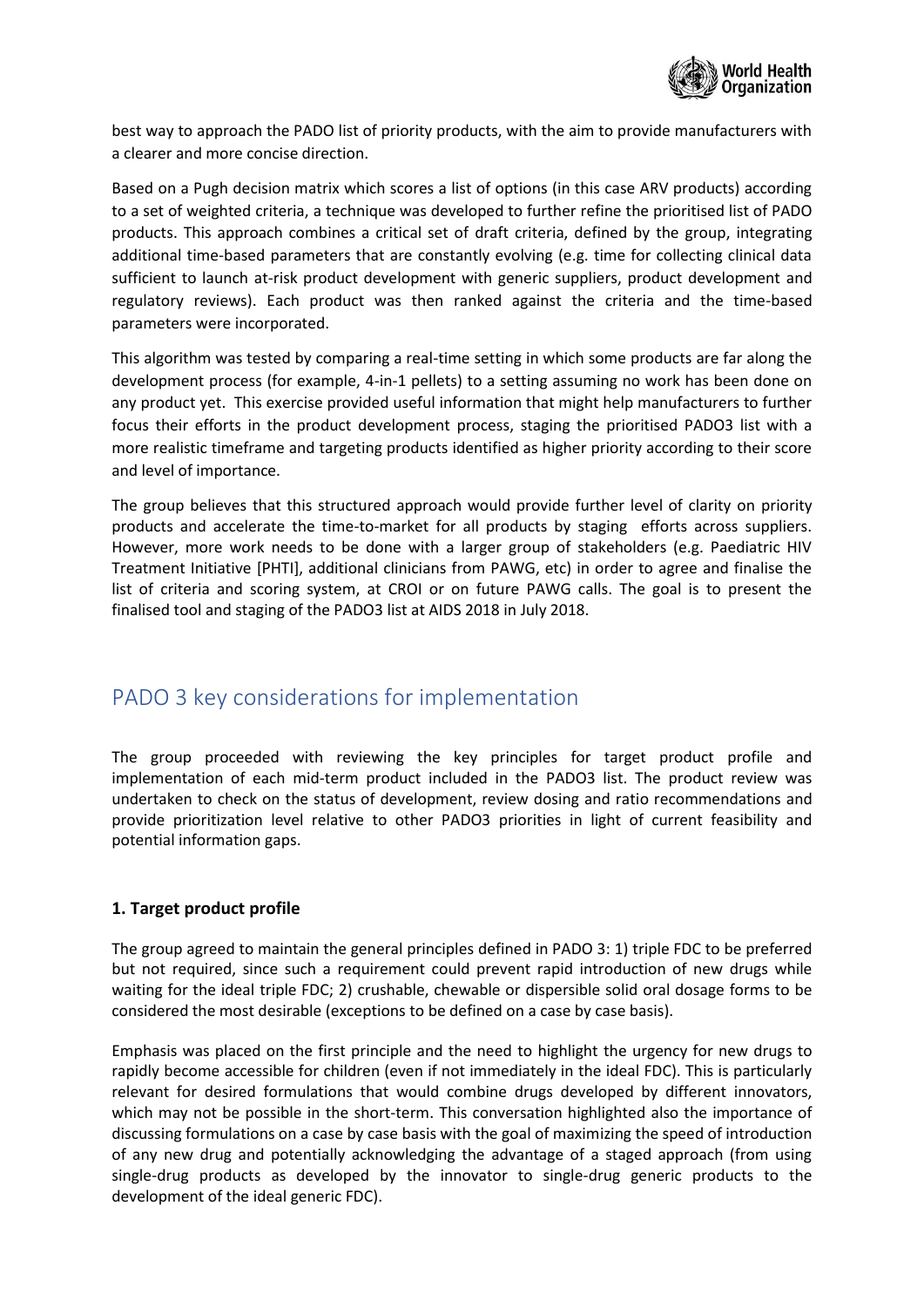### **2. Review of mid-term priorities**

#### Dolutegravir-containing formulations: DTG and DTG/ABC/3TC

DTG single strength and an FDC of DTG/ABC/3TC were reviewed in parallel to ensure alignment with dosing assumptions. The group reviewed the dosing currently approved by US FDA and EMA, as well as the dosing under investigation by two key paediatric clinical trials IMPAACT P1093 and ODYSSEY/PENTA-20. Since some uncertainty about dosing still exists for children below 30 kg (and particularly for children below 15 kg), the group discussed future options based on a hypothetical scenario, which represents slightly revised dosing by WHO-weight bands compared to the one identified by PAWG in 2016 (figure 3). This hypothetical scenario is supported by the wellestablished notion that for many drugs a higher mg per body weight is required in small children to reach same exposure levels as observed in adolescents and adults. Additional support for this approach comes from increased confidence in the safety and tolerability of higher doses of DTG based on adult twice daily dosing.

| <b>WHO</b><br>Weight (kg) | <b>Hypothetical</b><br>future scenario | <b>Branded</b><br><b>DTG</b> | <b>Generic</b><br>ABC/3TC<br>120/60 mg | <b>Generic</b><br><b>DTG</b> | <b>Branded (initially)</b><br>and Generic Triple<br><b>FDCs</b> |
|---------------------------|----------------------------------------|------------------------------|----------------------------------------|------------------------------|-----------------------------------------------------------------|
| <b>Neonates</b>           | n/a                                    |                              |                                        |                              | n/a                                                             |
| $3$ to $\leq 6$           | $10 \text{ mg}$                        | $2$ DT5*                     | 1 (120/60)                             | 1 DT <sub>10</sub>           | 2 ALD (120/60/10)                                               |
| 6 to < 10                 | 15 <sub>mg</sub>                       | $3$ DT $5*$                  | 1.5 (180/90)                           | 1.5 DT10                     | 3 ALD (180/90/15)                                               |
| 10 to $<$ 14              | 20 <sub>mg</sub>                       | $4$ DT5*                     | 2 (240/120)                            | 2 DT10                       | 4 ALD (240/120/20)                                              |
| 14 to $< 20$              | 25 <sub>mg</sub>                       | 1 FCT25                      | 2.5(300/150)                           | 0.5 ST50                     | 5 ALD (300/150/25)                                              |
| 20 to $< 25$              | $25 \text{ mg}$                        | 1 FCT25                      | 3 (360/180)                            | 0.5 ST50                     | 6 ALD (360/180/30)                                              |
| 25 to $<$ 35              | 50 <sub>mg</sub>                       | 1 FCT50                      | 600/300 mg                             | <b>1 ST50</b>                | TLD (TDF?)                                                      |
| $>= 35$                   | 50 <sub>mg</sub>                       | 1 FCT50                      | <b>TDF/XTC</b>                         | <b>1 ST50</b>                | TLD                                                             |
| $>=$ 40                   | 50 <sub>mg</sub>                       | 1 FCT50                      | <b>TDF/XTC</b>                         | <b>1 ST50</b>                | <b>TLD</b>                                                      |

5 mg dispersible tablets = DT5\* (to be approved) 25 mg film coated tablets = FCT25 50 mg film coated tablets = FCT50  $300/300/50$  mg film coated tablets = TLD

10 mg scored dispersible tablets = DT10 50 mg scored tablets = ST50 60/30/5 mg dispersible tablets = ALD  $300/300/50$  mg film coated tablets = TLD

**Figure 3 Illustration of dosing schedule using existing and future formulations based on hypothetical dosing scenario to be confirmed by P1093 and ODYSSEY trial results. (ALD= Abacavir/lamivudine/dolutegravir).**

The group agreed that, should the hypothetical dosing scenario be confirmed, **DTG 10 mg scored dispersible tablets would be the best dosage form to be developed**, pending demonstration that the scored tablets can adequately meet standard regulatory requirements (in terms of uniformity of dosing and product stability). A minimum dose of 5 mg DTG could be considered for administration of DTG in neonates; studies are currently being planned to investigate dosing in this difficult-to-dose age group. The group noted that if WHO guidelines are revised in March 2018 to extend use of DTG to children older than 6 years and weighting at least 15 kg this **will initially require use of DTG 25 mg film coated tablets which are currently produced by the innovator but that these should be replaced by generic 50 mg scored tablets as soon as possible.** Barriers to the existing regulatory pathway for this product (scored generic 50 mg tablets) are expected to be rapidly resolved as soon as a 25 mg dose is approved by the US FDA. **It should be noted however that the WHO prequalification programme has invited submission from generic companies for development of DTG 50 mg scored tablet through inclusion of this product in their Expression of Interest (EOI) list, therefore this alternative regulatory pathway could be already considered.**

It was also agreed that the current recommendation for development of ABC/3TC/DTG 60/30/5 mg fixed-dose dispersible tablets remain the most likely appropriate dosage form based on the best available information; however, the group strongly emphasized the importance of validating this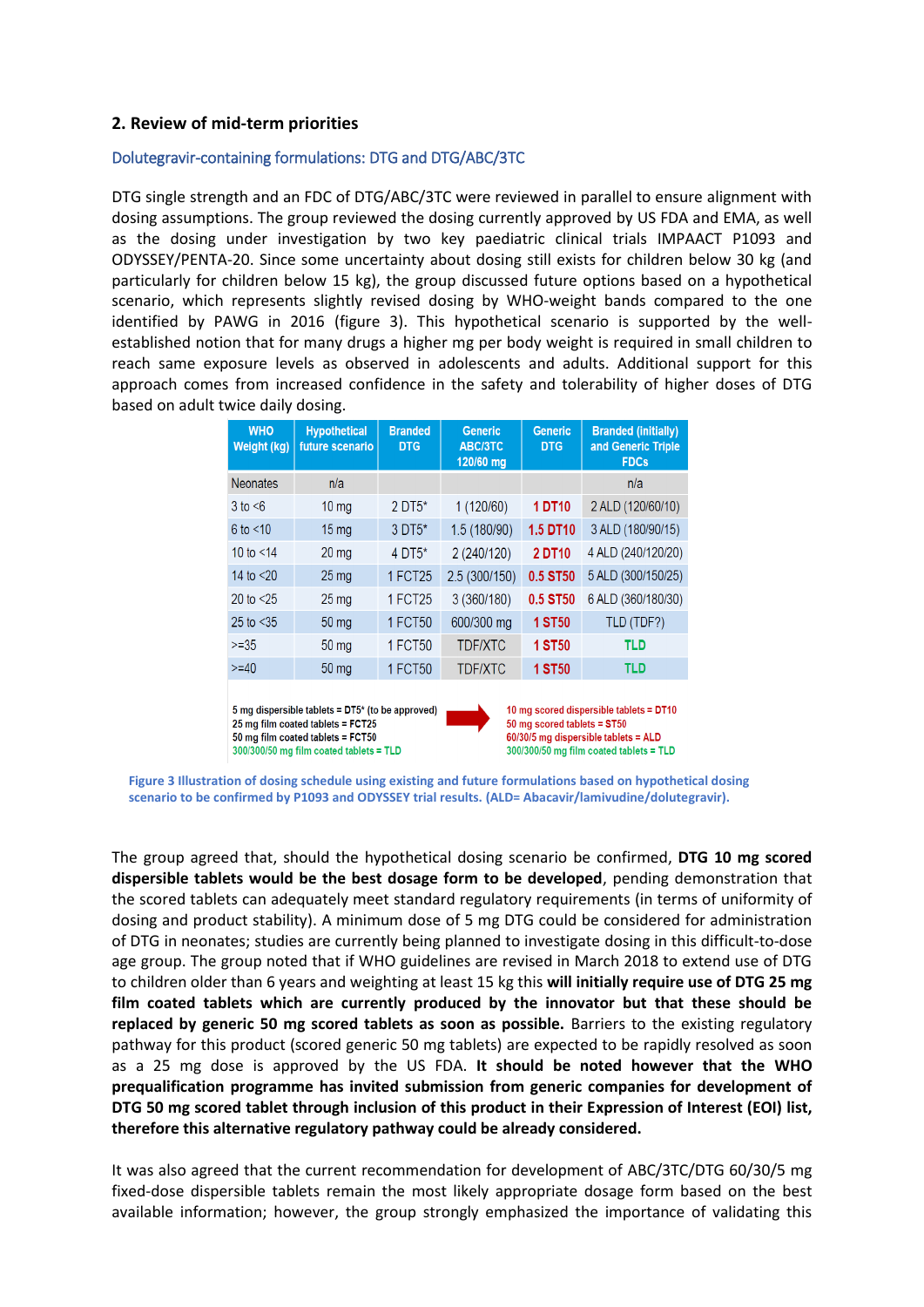

dosing and ratio as soon as final dosing for DTG is approved down to 4 weeks of age, and of the need to communicate to generic manufacturers the need for this validation. Scored tablets with doubledstrength of each component drug (ABC/3TC/DTG 120/60/10 mg) would enable reduction of the pill burden for children, but difficulties with assuring accuracy of dosing when scoring a triple-drug FDC will need to be addressed. **Importantly, manufacturers interested in developing ABC/3TC/DTG could start development of a prototype, but will need to delay advancing their development plans until the dosing and the ratio are confirmed (expected in Q4 2018).**

Members of the group discussed the possibility of extending the use of the currently available TLD fixed-dose formulation down to 25 kg, in light of the dosing currently investigated in ODYSSEY, that would support use of DTG 50 mg in children weighing down to 25 kg. However, the group felt there is **insufficient evidence to support the use of 300 mg TDF in children and adolescents weighting 25 to 30 kg, and recommended use of separate DTG 50 mg tablets plus ABC/3TC 600/300 mg FDC tablets in these patients. Generation of safety data on the use of 300 mg TDF in this weight-band, with a focus on renal toxicity, may in the future allow use of TLD at these lower weights.**

#### Tenofovir Alafenamide -containing formulations: F/TAF and DTG/F/TAF

TAF paediatric development programme remains incomplete. TAF is only approved for children at least 6 years old and weighing more than 25 kg (TAF 10mg is approved as part of Genvoya® for children above 25 kg and TAF 2 5mg is approved as F/TAF as part of Descovy® for children above 35kg; Descovy® is also approved for 25-35 kg kids taking ARVs without boosted PI), but approved dosing for children under 6 years old is not available yet and investigation of a formulation for these younger children has only recently been started due to delays resulting from the challenges with taste–masking of the current formulation. While the originator has committed to completing their studies by late 2018/early 2019, there are concerns that these timelines will need to be extended further. **The PADO group agreed on the urgent need to re-discuss this with the originator to explore ways for accelerating the work. In the meantime, the group encouraged preliminary feasibility work to be undertaken by generic manufacturers for paediatric DTG/XTC/TAF development. This should happen in close communication with WHO, PAWG and other PHTI partners.**

#### Boosted Darunavir-containing formulations: DRVr 120/20 mg tablets and DRVr/DTG

Dosing and ratio recommendations for the development of a DRVr FDC have existed since 2015, when the PAWG reviewed the modelling information shared by the innovators and confirmed 120/20 mg to be appropriate dosage form to be developed (a double-strength scored tablet was expected to be unfeasible due to inability to score/cut tablets manufactured using hot melt extrusion technology). Unfortunately, despite inclusion in the PADO and EOI lists, this formulation has not generated any interest among manufacturers so **CHAI is currently exploring options for incentivizing this development as part of their Unitaid supported Optimal ARV project.** 

The DTG/DRVr formulation is a recent inclusion to the PADO 3 list that was justified by the potential use of this regimen in third-line ART, based on current WHO guidelines, and possible future indication for this regimen in second-line ART or simplification strategies (currently investigated in the PENTA 17 trial). Recent preliminary interaction with manufacturers suggested that this FDC may be difficult to develop. For this reason, the **group agreed to de-prioritize for now the development of DTG/DRVr** and to gather more information in order to re-assess its inclusion in the PADO list in 2018. This may include exploring opportunities for co-packaging instead of co-formulation.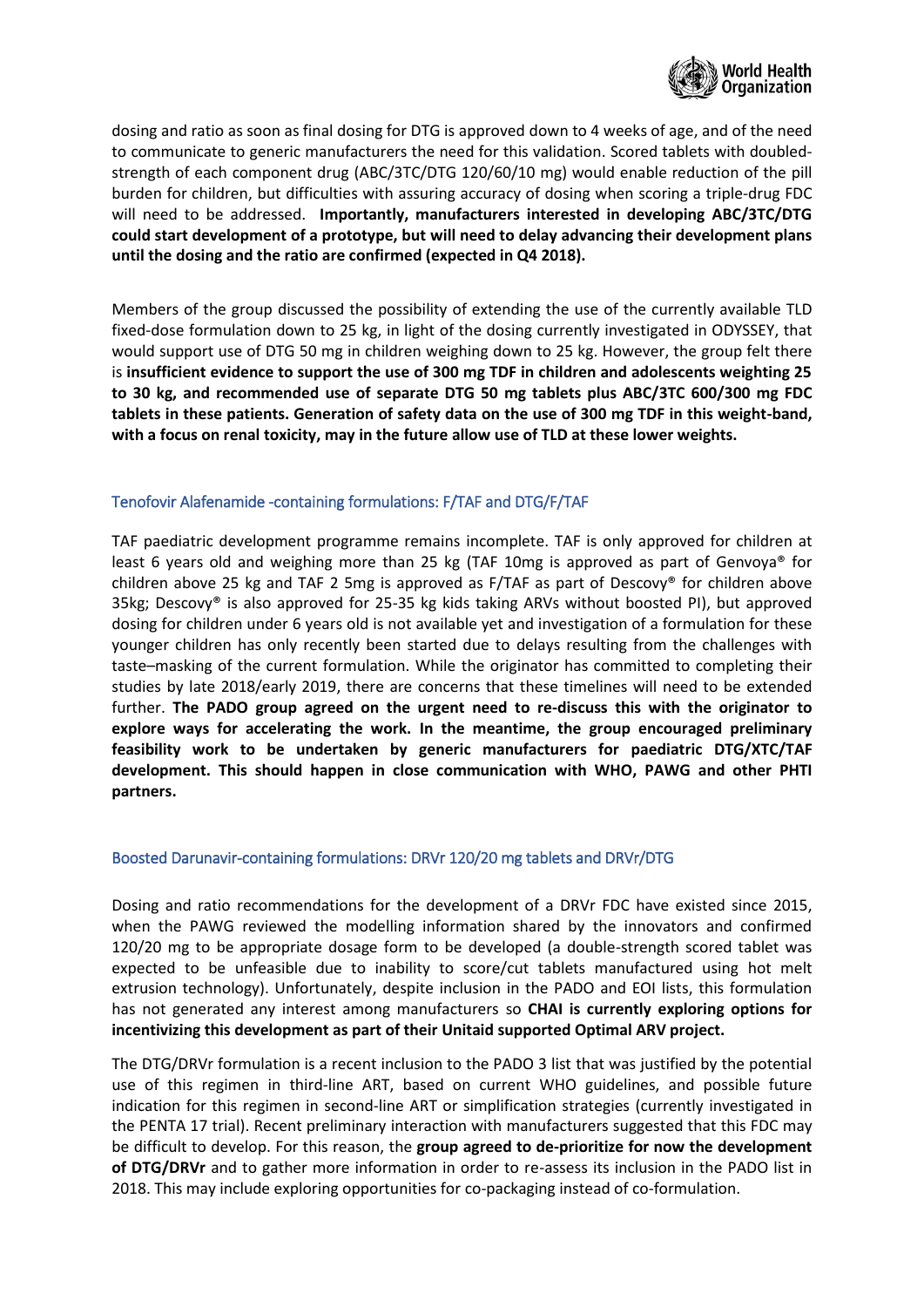#### Raltegravir: 50 mg scored

Dispersible paediatric tablets of RAL are at very early stages of development by one generic manufacturer. There is therefore the opportunity to re-evaluate whether the 50 mg scored dosage form that PADO previously recommended is the appropriate form for the expected use of the drug in the near future. With the introduction of DTG in older children, the most strategic use of RAL moving forward is likely to be for treatment of neonates since studies with DTG in neonates have not started yet and it may take 3-5 years before dosing for neonates is approved and an appropriate formulation available. RAL could be used for treatment in this population but may also have use for postnatal prophylaxis (PNP) as well. In this context of envisioned future use of RAL primarily in the youngest age, **the group agreed that development of a 5 mg scored dispersible/crushable tablet formulation would be more appropriate.**

| <b>Body Weight</b><br>(kq)                                                                                                                                       | <b>Volume (Dose) of Suspension</b><br>to be Administered |  |  |  |
|------------------------------------------------------------------------------------------------------------------------------------------------------------------|----------------------------------------------------------|--|--|--|
| Birth to 1 Week - Once daily dosing*                                                                                                                             |                                                          |  |  |  |
| 2 to less than 3                                                                                                                                                 | $0.4$ mL $(4 \text{ mg})$ once daily                     |  |  |  |
| 3 to less than 4                                                                                                                                                 | 0.5 mL (5 mg) once daily                                 |  |  |  |
| 4 to less than 5                                                                                                                                                 | 0.7 mL (7 mg) once daily                                 |  |  |  |
| 1 to 4 Weeks - Twice daily dosing $^{\dagger}$                                                                                                                   |                                                          |  |  |  |
| 2 to less than 3                                                                                                                                                 | 0.8 mL (8 mg) twice daily                                |  |  |  |
| 3 to less than 4                                                                                                                                                 | 1 mL (10 mg) twice daily                                 |  |  |  |
| 4 to less than 5                                                                                                                                                 | 1.5 mL (15 mg) twice daily                               |  |  |  |
| *The dosing recommendations are based on approximately<br>1.5 mg/kg/dose.<br><sup>†</sup> The dosing recommendations are based on approximately<br>3 mg/kg/dose. |                                                          |  |  |  |

**Figure 4 Approved and simplified RAL dosing schedule as considered by the group**

The group discussed whether re-packaging of the existing granule formulation might be an interim solution that could more rapidly enable the use of this drug for neonates, infants and young children until DTG becomes available. This approach is currently being discussed with the innovator, who is also willing to share additional information on the feasibility of mixing the drug with breastmilk and to discuss a packaging that is more user-friendly. This information, together with more clarity on timelines, market size and potential availability of incentives, will be critical to **re-assess the inclusion of the 5 mg scored RAL tablets formulation in the PADO list at the next revision.** 

#### Enhanced postnatal prophylaxis formulation: AZT/NVP (7.5mg/15mg)

**This formulation is included in the PADO list to deliver enhanced PNP for high-risk HIV-exposed infants. No generic development of this product has been initiated, but several discussions have taken place in the PAWG. The PAWG has identified the best dosing and ratio as** AZT/NVP 7.5mg/15mg. Countries are currently delivering PNP by combining oral solution formulations or by using ¼ of a FDC AZT/3TC/NVP dispersible tablet formulation. The main barrier to developing this product is identifying a regulatory pathway to be used when no reference product is available and neither NVP nor AZT/NVP have an stringent regulatory authority (SRA)-approved indication for prophylaxis as opposed to treatment. Re-packaging with the use of the Pratt pouch has been excluded due to the limited volume of the pouch and challenges of mixing the drugs.

The group recognized that **the AZT/NVP 7.5/15 mg formulation is a priority, but probably less urgently needed than other products such as DTG single-strength tablet and DRVr formulations**. Concerns also remain with continuing to use NVP in the longer-term, given that use of NVP for treatment is decreasing rapidly and hence the drug will become less available. Some of the related questions and barriers will need to be reviewed carefully and re-discussed in PADO 4 for a final decision.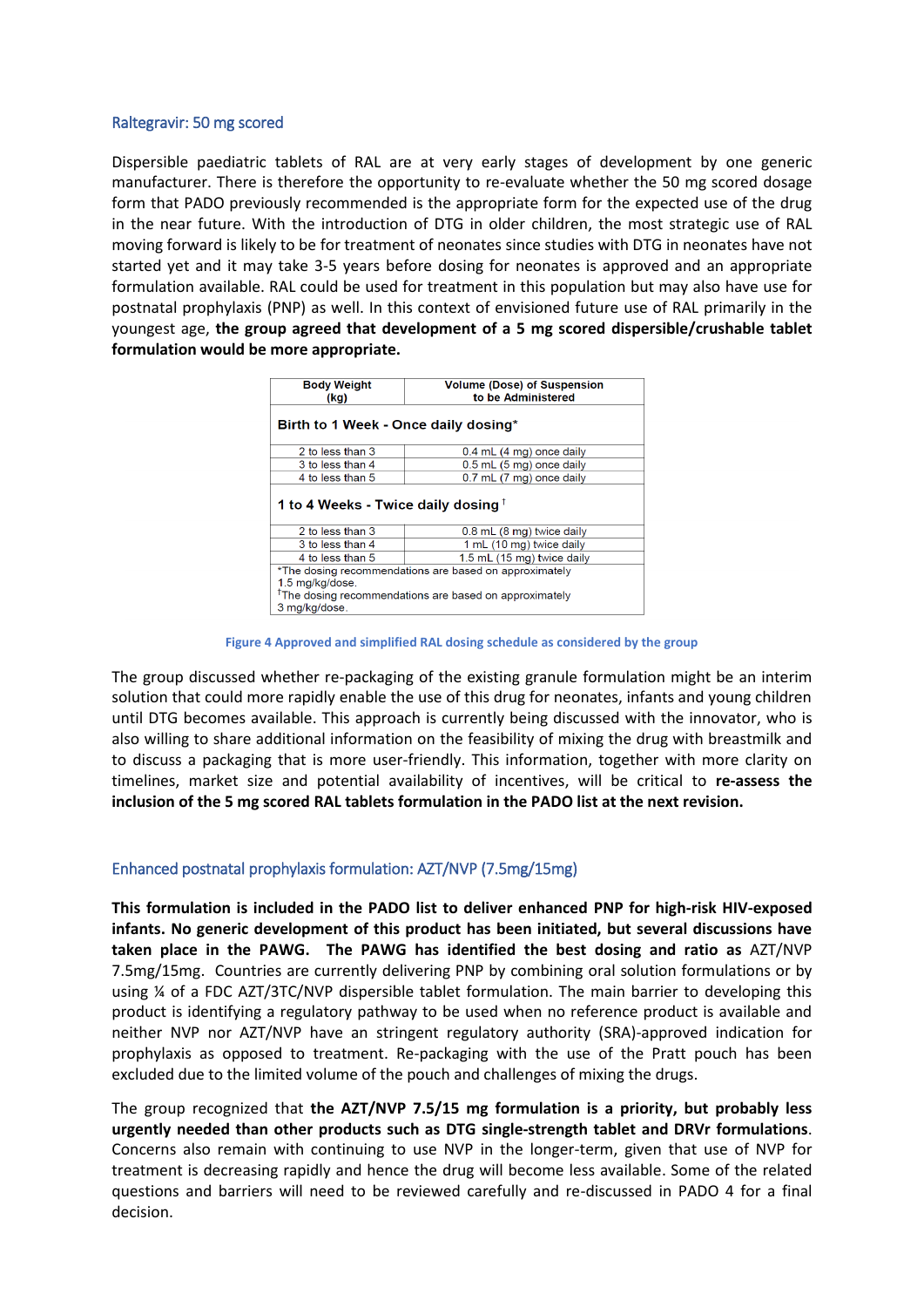

## Informing WHO guidelines revision

## Use of Dolutegravir in first-line ART

The group reviewed current approvals for DTG in children and ongoing WHO-weight band dosing investigated in the ODYSSEY/PENTA-20 trial (PK data available by May). The principle that efficacy data should be extrapolated from adults and that availability of dosing and safety data from studies in infants and children is sufficient for inclusion in treatment guidelines was reconfirmed. The group also noted that rapid access to DTG may be enabled by existing commitments by innovators and other key stakeholders (CHAI, Unitaid, PEPFAR). In this context, the **PADO group agreed to advise the WHO Guidelines Development Group (GDG) (meeting in May 2018) to extend the use of DTG as preferred first line regimen for children older than 6 years and weighing more than 15 kg.** This potential recommendation should be conditional to availability and review of DTG PK data from the ODYSSEY trial in support of WHO-weight-bands dosing for this group of children. Further expansion of DTG use in even lower weight-bands will depend on completion of IMPAACT P1093 and ODYSSEY PK sub-studies, these data will be important to review in Q1 2019.

The group reconfirmed preference for combining DTG with an ABC/3TC NRTI backbone and acknowledged the importance of ensuring **that rapid introduction of DTG is coupled with robust national systems for enhanced monitoring of toxicity in children** (WHO is currently working with partners to set up those systems, but it will be critical to use data from observational cohorts as these systems are being strengthened). The group also discussed the use of DTG in children requiring **TB-co treatment and agreed that, DTG double-dosing, which has been tested in adults with TB co-infection, should also be appropriate for children, but review of paediatric-specific data on co-administration will be important** (ODYSSEY trial will provide that data-likely available in 2018). Until more data is available, children should switch from DTG-based to EFV-based ART while receiving rifampicin-containing TB treatment.

The PADO group discussed the possibility of switching children that are currently stable on other regimens to a DTG-based regimen. For adults, WHO currently sees viral load (VL) monitoring prior to switch as a good practice. However, this is still a matter of debate in light of the potential barrier that this may pose to optimal use of DTG in populations that don't have access to routine VL monitoring but may well be by and large well suppressed virologically, as demonstrated by data from PHIAs from several African countries. **The PADO group was in favour of enabling a switch to DTG-based ART for those children who are stable (as defined by national standards to assess treatment failure) on EFV, NVP or LPVr-based first-line regimens and considers VL monitoring prior to switching as a good practice but not a pre-requisite to avoid delays with switching where VL monitoring is not routinely available**. The group was also comfortable with the vision of the CADO3 group and agreed that it would **be important to advocate for implementation studies to assess how this may work in clinics in low and middle income countries.**

## Use of RAL in first-line ART for neonates and children less than 6 years

Use of RAL from birth has recently been approved by the US FDA. Low birth weight and premature babies are not included in most recent approvals but are currently under study by the IMPAACT network, and data will become available in the next one to two years. The limited ARV drug options available for the first 4 weeks of life are well known, as are the challenges of using LPVr oral solution (which can only be used after 2 weeks of age). Use of RAL in neonates would provide a more potent regimen (particularly compared to NVP in the context of increasing rates of NNRTI resistance observed in newly-infected infants) and potentially a more practical option (compared to LPVr oral solution) for programmes that are currently able to undertake nucleic acid amplification test (NAT) at birth and can initiate treatment in the first 4 weeks of life. Of note, WHO already recommends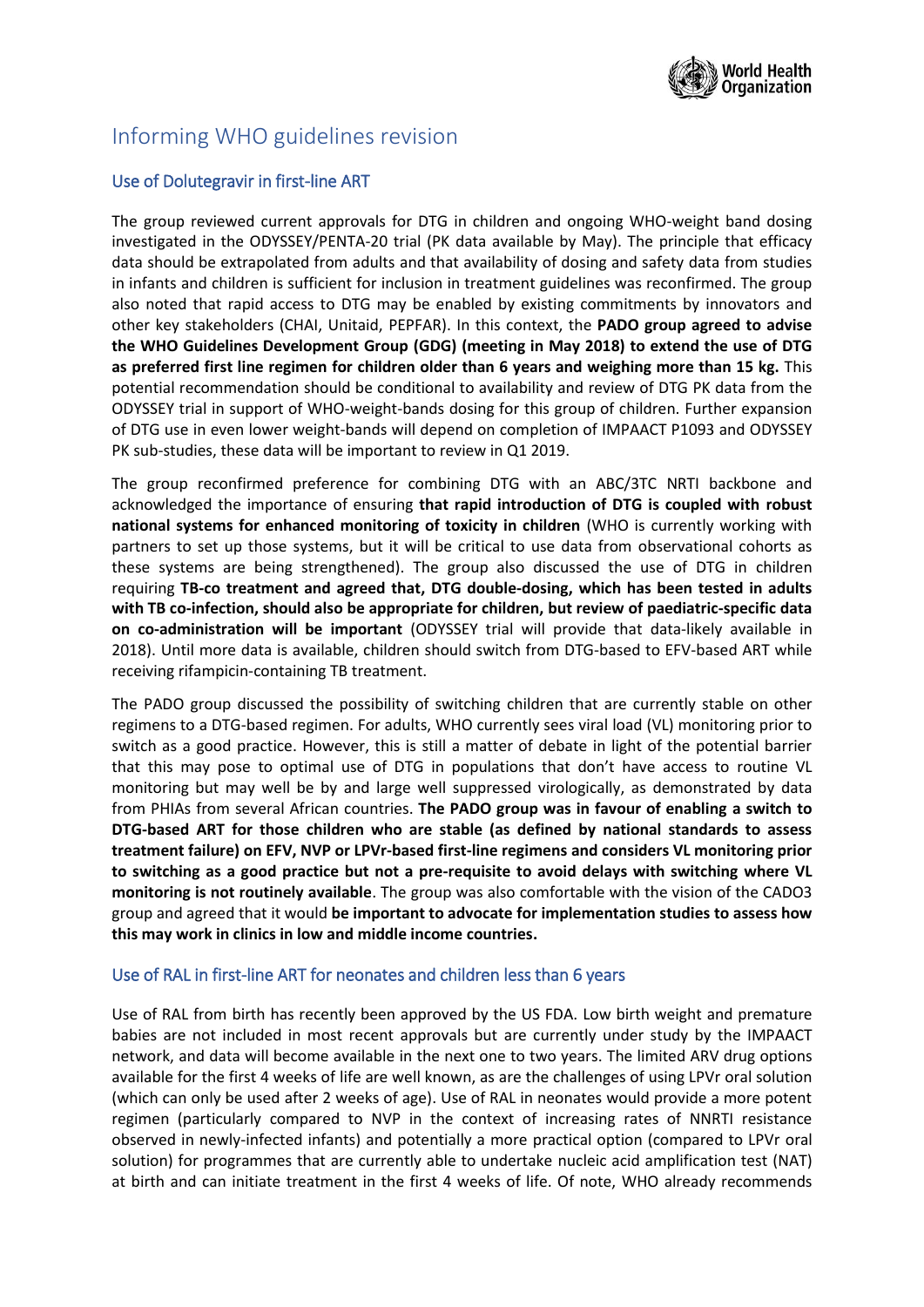RAL as an alternative option for first-line use in children younger than 3 months where LPVr pellets cannot be used.

The group acknowledged remaining concerns on the challenging administration of RAL granules in LMIC, the limited access and cost of RAL (even though there is now commitment by the innovator to provide RAL paediatric formulations "at cost"), the current limited access to LPVr pellets as well as the timeline required for introduction of new FDCs such as 4-in-1 granules (ABC/3TC/LPVr) and ABC/3TC/EFV.

**The PADO group agreed that, despite lack of comparative efficacy data and the challenges with using RAL granules, the WHO Guidelines Development Group should consider recommending RAL for first–line ART in neonates (0 to 4 weeks of age) upon careful consideration of its feasibility in LMIC.** In this infants use of RAL could continue beyond 4 weeks until LPVr pellets can be easily used (3-6 months of age).

This recommendation could be extended to infants starting ART after 4 weeks of age, if RAL chewable crushable tablets are available. However, the group was concerned that because data on DTG dosing in young children and infants will be available in the near future, issuing a time-limited recommendation for RAL use in infants >4 weeks could have a negative impact on paediatric ARV procurement, supply management, and program implementation. Feasibility of this option will also depend on in-country registration of RAL. Members of the group also expressed concerns on the lack of data for dosing RAL in children on TB co-treatment and on whether potential selection of integrase inhibitors resistance (given the low genetic barrier of RAL for resistance development) could compromise or complicate (i.e. require twice daily dosing) subsequent use of DTG for secondline ART. For these reasons **PADO advises the GDG to consider RAL only as an alternative option but not as a preferred first line regimen for children starting ART between 4 weeks to 6 years of age.**

## Use of Dolutegravir in second-line ART

While definitive evidence on the efficacy and safety of DTG use as second-line ART for children will become available from the completion of the ODYSSEY trial (estimated 2020), data from the DAWNING trial suggests that DTG is superior to LPVr when combined with an optimized background regimen (OBR). **The group agreed that, once appropriate DTG dosing is confirmed, DTG in combination with OBR should be considered by the GDG as the preferred second-line ART regimen for all children failing LPV/r or NNRTI-based in first-line ART for whom DTG dose is approved.** Use of DTG-based second–line ART following failure of RAL-based first-line ART should be further discussed based on available evidence in adults.

Previous PADO recommendations to use DRVr-based second-line ART following failure on DTG-based first-line ART is still reasonable but more discussion may be required as more data is generated in adults and children. Overall alignment of paediatric ART approaches with those defined for adults will remain desirable.

#### Enhanced postnatal prophylaxis

The currently recommended enhanced PNP regimen of AZT/NVP for prevention of mother to child HIV transmission in high risk infants has been difficult to implement; simplified approaches include use of the triple FDC AZT/3TC/NVP or extension of enhanced prophylaxis to all infants irrespective of risk stratification. These strategies may have potential impact on the limit of detection of NAT assays at different time points and various scenarios will need to be carefully considered. WHO is planning to convene a technical consultation in April 2018 that will shed light on these complex issues and better inform future strategies to deliver efficacious, safe and practical PNP in LMIC.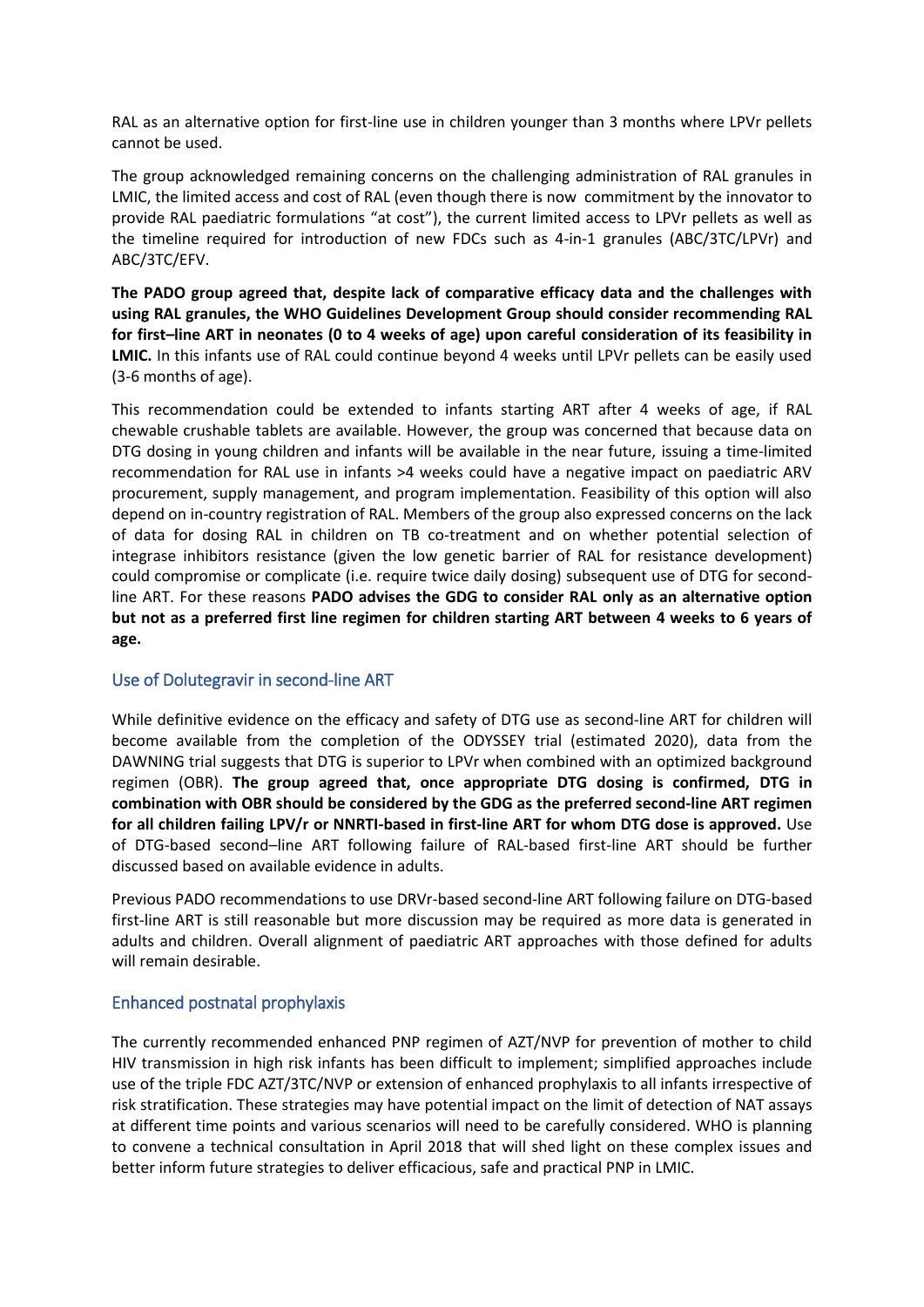

## Research gaps and next steps

Although research to address the key gaps highlighted in PADO3 is ongoing, many questions remain unanswered. The PADO3 research priorities were broadly confirmed by the WHO/CIPHER research prioritization exercise<sup>xi</sup>, which reached a broad set of stakeholders in many countries. The WHO/CIPHER process emphasized the need to explore new drug delivery systems for children and adolescents as well as to better investigate pharmacokinetics of the priority ARV drugs to inform paediatric formulations development. **Additional questions that emerged from the virtual discussion include:** 

- Need to better define renal toxicity of TDF 300 mg in children 25-30 kg;
- PK data for dose reduction of DRVr;
- Efficacy of DTG in second line for failures on RAL-based first-line ART;
- PK data to support the use of TAF and DRVr in children on TB treatment;
- Efficacy and safety of alternative regimens for PNP.

A list of research priorities will be reviewed by the PADO group for more detailed considerations.

The key messages from the virtual discussion will be disseminated in early 2018 **to industry and relevant stakeholders**, particularly in the context of the broader follow up to the high level meeting held in Rome. WHO will collaborate with the International AIDS Society (IAS) Industry Liaison Forum (ILF) to convene **webinars to further disseminate the PADO 3 implementation considerations** agreed in this virtual meeting and will share the PADO recommendation with the GDG members that will revise ARV guidelines in May 2018. The **PADO prioritization tool will be further discussed** in dedicated meetings around CROI 2018 and AMDS 2018 to enable finalization by July 2018 and used during the next PADO revision.

PADO 4 is expected to be held in Q4 2018 and until then the PAWG will continue to refine dosing recommendations, interact with industry and regulators to accelerate ongoing paediatric investigation plans, and follow up on specific issues with bimonthly calls. These efforts will all contribute to further refine the concept of GAP-f and enable its implementation to accelerate research, development and introduction of priority paediatric ARV formulations.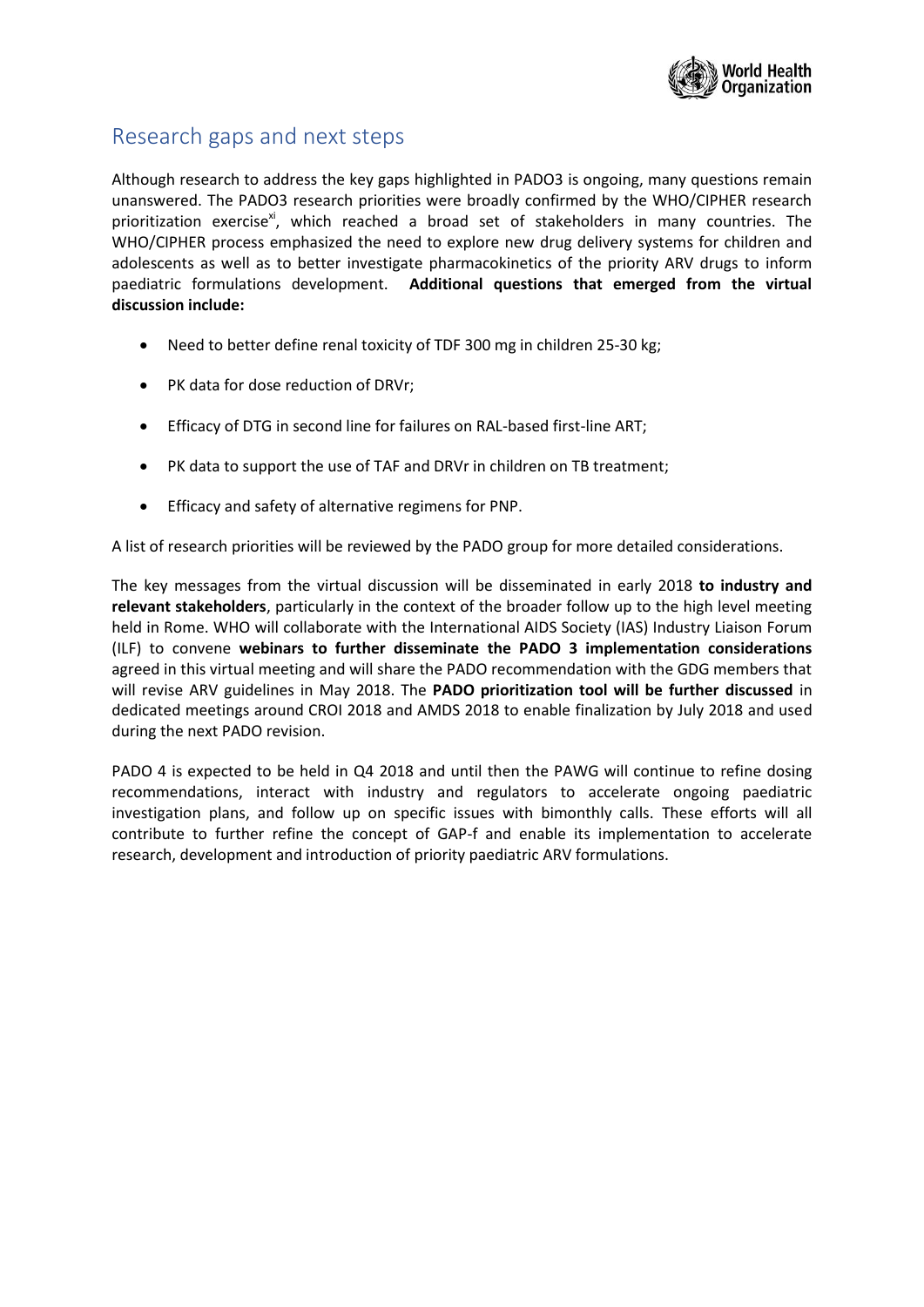| Annex 1. Agenda of the teleconference held on December 12 <sup>th</sup> , 2017. |  |  |  |  |  |  |  |  |
|---------------------------------------------------------------------------------|--|--|--|--|--|--|--|--|
|---------------------------------------------------------------------------------|--|--|--|--|--|--|--|--|

|                              | 12 December 2017                                                                                                                                                                                                                                         |                                      |  |  |
|------------------------------|----------------------------------------------------------------------------------------------------------------------------------------------------------------------------------------------------------------------------------------------------------|--------------------------------------|--|--|
| 13:45-14:00                  | Connection                                                                                                                                                                                                                                               |                                      |  |  |
| 14:00-14:10                  | Welcome and overview of meeting objectives and agenda                                                                                                                                                                                                    | Meg Doherty                          |  |  |
|                              | Session 1: Updates and critical review (chair George Siberry)                                                                                                                                                                                            |                                      |  |  |
| 14:10-14:20                  | PADO 3 Implementation: Progress and remaining hurdles in a<br>Martina Penazzato<br>changing environment                                                                                                                                                  |                                      |  |  |
| 14:20-14:40                  | CADO 3 outcomes: What's on the horizon for adult drug<br>Marco Vitoria<br>optimization?                                                                                                                                                                  |                                      |  |  |
|                              | Q&A                                                                                                                                                                                                                                                      | All                                  |  |  |
| 14:40-14:50                  | PADO 3 Implementation: Internal prioritization to maximize<br>impact                                                                                                                                                                                     | Melynda Watkins                      |  |  |
| 14:50-16:00                  | Structured discussion<br>Target product profile review<br>PADO3 review (Pending issue? What next?)<br>DTG containing formulations<br>$\circ$<br>TAF containing formulations<br>$\circ$<br><b>DRVr</b><br>$\circ$<br>RAL<br>$\circ$<br>NVP/AZT<br>$\circ$ |                                      |  |  |
| 16:00-16:20                  | <b>Break</b>                                                                                                                                                                                                                                             |                                      |  |  |
|                              | Session 2: Informing WHO Guidelines revision (chair Elaine Abrams)                                                                                                                                                                                       |                                      |  |  |
| 16:20-16:30<br>16:30-18:00   | Preparing the ground for the next Guidelines revision<br>Martina Penazzato<br>DTG for children<br>RAL for neonates<br>Second line options<br>Postnatal prophylaxis<br><b>Discussion</b>                                                                  |                                      |  |  |
| <b>Session 3: Next steps</b> |                                                                                                                                                                                                                                                          |                                      |  |  |
|                              |                                                                                                                                                                                                                                                          |                                      |  |  |
| 18:00-18:10                  | Remaining evidence gaps: the PADO research agenda                                                                                                                                                                                                        | Marissa Vicari                       |  |  |
| 18:10-18:30                  | Next steps and Closing remarks                                                                                                                                                                                                                           | Martina Penazzato and Meg<br>Doherty |  |  |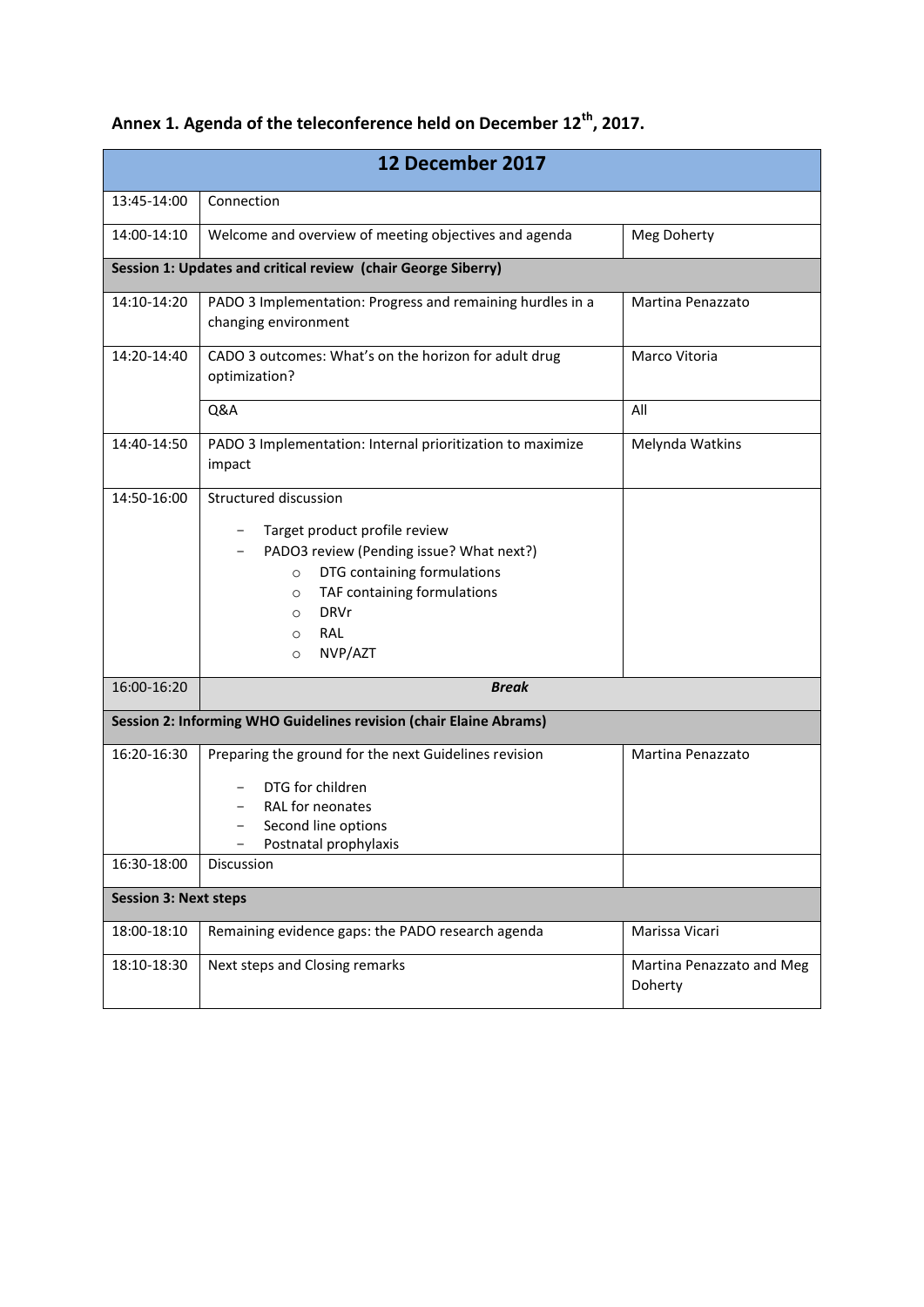

## **Annex 2. List of Participants.**

| <b>Elaine Abrams</b>                             | Gloria Anyalechi                                   |
|--------------------------------------------------|----------------------------------------------------|
| Columbia University, School of Public Health     | U.S Centers for Diseases Control and Prevention    |
| New York, USA                                    | Atlanta, USA                                       |
| eja1@columbia.edu                                | iyo8@cdc.gov                                       |
| <b>Isabelle Andrieux-Meyer</b>                   | <b>Moherndran Archary</b>                          |
| <b>DNDi</b>                                      | University of KwaZulu-Natal.                       |
| Geneva, Switzerland                              | Durban, South Africa                               |
| landrieux-meyer@dndi.org                         | archery@ukzn.ac.za                                 |
| <b>Yodit Belew</b>                               | <b>Carolyn Bolton-Moore</b>                        |
| US Food and Drug Administration                  | Centre for infectious Disease Research             |
| Washington DC, USA                               | Lusaka, Zambia                                     |
| Yodit.Belew@fda.hhs.gov                          | Carolyn.Bolton@cidrz.org                           |
| <b>David Burger</b>                              | <b>Edmund Capparelli</b>                           |
| Radboud University Nijmegen Medical Centre       | University of California                           |
| Nijmegen, Netherlands                            | San Diego, USA                                     |
| David.Burger@radboudumc.nl                       | ecapparelli@ucsd.edu                               |
| <b>Deborah Carpenter</b>                         | <b>Diana Clarke</b>                                |
| U.S. Centers for Diseases Control and Prevention | <b>Boston Medical Center</b>                       |
| Atlanta, USA                                     | Boston, USA                                        |
| vgp7@cdc.gov                                     | diana.clarke@bmc.org                               |
| <b>Polly Clayden</b>                             | <b>Ray Corrin</b>                                  |
| HIV i-Base                                       | <b>WHO Prequalification Team</b>                   |
| London, United Kingdom                           | Geneva, Switzerland                                |
| Polly.clayden@i-base.org.uk                      | ray.corrin@gmail.com                               |
| <b>Mark Cotton</b>                               | <b>Timothy R. Cressey</b>                          |
| Stellenbosch University,                         | Program for HIV Prevention and Treatment           |
| Tygerberg, South Africa                          | (PHPT-IRD-174), Harvard T.H. Chan School of Public |
| MCOT@sun.ac.za                                   | Health & Chiang Mai University, Thailand           |
|                                                  | Tim.cressey@phpt.org                               |
| Mutsa Dangarembizi                               | Paolo Denti                                        |
| University of Zimbabwe                           | University of Cape Town                            |
| Harare, Zimbabwe                                 | Cape Town, South Africa                            |
| dangas@zol.co.zw                                 | paolo.denti@uct.ac.za                              |
| Nonhlanhla Dlamini                               | Andrea Ecker                                       |
| National Department of Health                    | <b>European Medicines Agency</b>                   |
| Pretoria, South Africa                           | London, UK                                         |
| Nonhlanhla.Dlamini@health.gov.za                 | Andrea.Ecker@ema.europa.eu                         |
| <b>Shaffiq Essajee</b>                           | <b>Carlo Giaquinto</b>                             |
| <b>UNICEF</b>                                    | Pediatrics AIDS and Clinical Research Unit.        |
| New York, USA                                    | University of Padova, Italy                        |
| sessajee@unicef.org                              | carlog@pediatria.unipd.it                          |
| <b>Diana Gibb</b>                                | <b>Rohan Hazra</b>                                 |
| <b>MRC Clinical Trials Unit</b>                  | National Institute of Child Health and Human       |
| London, United Kingdom                           | development Bethesda, USA                          |
| D.Gibb@ctu.mrc.ac.uk                             | hazrar@mail.nih.gov                                |
| <b>Mansoor Khan</b>                              | <b>Maria Grazia Lain</b>                           |
| Texas A&M University Rangel College of Pharmacy  | Fundação Ariel Glaser                              |
| Texas, USA                                       | Maputo, Mozambique                                 |
| Mkhan@pharmacy.tamhsc.uk                         | liongr@yahoo.it                                    |
| <b>Marc Lallemant</b>                            | Lana Lee                                           |
| Chiang Mai, UMI 174 PHPT, Chiang Mai University  | U.S. Agency for International Development          |
| Chiang Mai, Thailand                             | Arlington, USA                                     |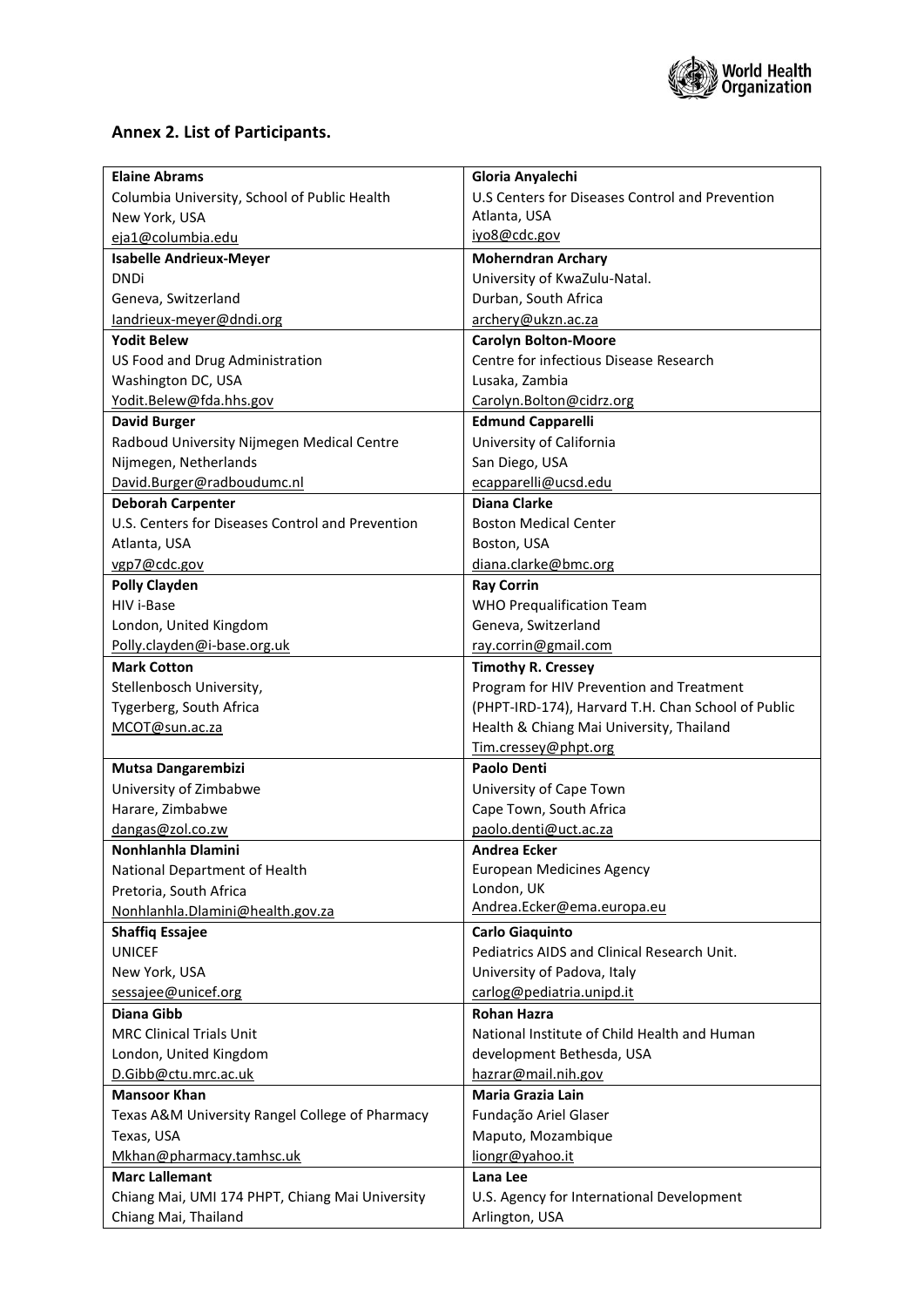| mlallemant@dndi.org                                     | llee@usaid.gov                              |
|---------------------------------------------------------|---------------------------------------------|
| Linda Lewis                                             | <b>Christine Malati</b>                     |
| Clinton Health Access Initiative                        | U.S. Agency for International Development   |
| Boston, USA                                             | Arlington, United States                    |
| llewis.ic@clintonhealthaccess.org                       | cmalati@usaid.gov                           |
| <b>Helen McIlleron</b>                                  | <b>Anita Mesic</b>                          |
| University of cape Town                                 | <b>Medecins Sans Frontieres</b>             |
| Cape Town, South Africa                                 | Amsterdam, Netherlands                      |
| Helen.mcilleron@uct.ac.za                               | Anita.Mesic@amsterdam.msf.org               |
| <b>Sebastien Morin</b>                                  | Mark H. Mirochnick                          |
| <b>International Aids Society</b>                       | <b>Boston Medical Center.</b>               |
| Geneva, Switzerland                                     | Boston, US.                                 |
| sebastien.morin@iasociety.org                           | Mark.Mirochnick@bmc.org                     |
| <b>Lynne Mofenson</b>                                   | <b>Mireille Muhimpundu</b>                  |
| Elizabeth Glaser Pediatric AIDS Foundation              | The Global fund                             |
| Washington DC, USA                                      | Geneva, Switzerland                         |
| mofensol@gmail.com                                      | Mireille.Muhimpundu@theglobalfund.org       |
| <b>Victor Musiime</b>                                   | <b>Eleni Nastouli</b>                       |
| Joint Clinical Research Centre                          | University College London                   |
| Kampala, Uganda                                         | London, UK                                  |
|                                                         |                                             |
| vmusiime@jcrc.org.ug<br><b>Elizabeth Maleche Obimbo</b> | e.nastouli@ucl.ac.uk                        |
|                                                         | <b>Atieno Ojoo</b>                          |
| University of Nairobi                                   | <b>UNICEF</b>                               |
| Nairobi, Kenya                                          | Copenhagen, Denmark                         |
| eobimbo@yahoo.com                                       | aojoo@unicef.org                            |
| <b>Fernando Pascual</b>                                 | <b>Carmen Perez Casas</b>                   |
| <b>Medicine Patent Pool</b>                             | <b>UNITAID</b>                              |
| Madrid, Spain<br>fpascual@medicinespatentpool.org       | Geneva, Switzerland                         |
|                                                         | perezcasasc@who.int                         |
| <b>Jorge Pinto</b>                                      | Natella Rakhmanina                          |
| Federal University of Minas                             | Elizabeth Glazer Paediatric AIDS Foundation |
| Gerais, Belo Horizonte, Brazil                          | Washington DC, United States                |
| jorgeandradepinto@gmail.com                             | nrakhmanina@pedaids.org                     |
| Pablo Rojo                                              | <b>Theodore Ruel</b>                        |
| Hospital de 12 Octubre                                  | University of California San Francisco      |
| Madrid, Spain                                           | California, USA                             |
| pablorojoconejo@netscape.net                            | Theodore.Ruel@ucsf.edu                      |
| <b>Agnes Saint-Raymond</b>                              | <b>George Siberry</b>                       |
| <b>European Medicines Agency</b>                        | OGAC, US Department of State                |
| London, United Kingdom                                  | Washington DC, United States                |
| Agnes.Saint-Raymond@ema.europa.eu                       | SiberryGK@state.gov                         |
| Nandita Sugandhi                                        | <b>Cheick Tidiane Tall</b>                  |
| ICAP at Columbia UniversityNew York,                    | Le réseau EVA                               |
| USAnss14@cumc.columbia.edu                              | Dakar, Senegal                              |
|                                                         | cttall@reseaueva.net                        |
| Anna Turkova                                            | <b>Marissa Vicari</b>                       |
| MRC Clinical Trials Unit at UCL,                        | <b>International AIDS Society</b>           |
| University College London,                              | Geneva, Switzerland                         |
| London, United Kingdom                                  | Marissa.vicari@iasociety.org                |
| a.turkova@ucl.ac.uk                                     |                                             |
| <b>Melynda Watkins</b>                                  | Jacque Wambui                               |
| <b>Clinton Health Access Initiative</b>                 | ICW                                         |
| Raleigh-Durham, USA                                     | Nairobi, Kenya                              |
| mwatkins@clintonhealthaccess.org                        | jcqwambui@gmail.com                         |